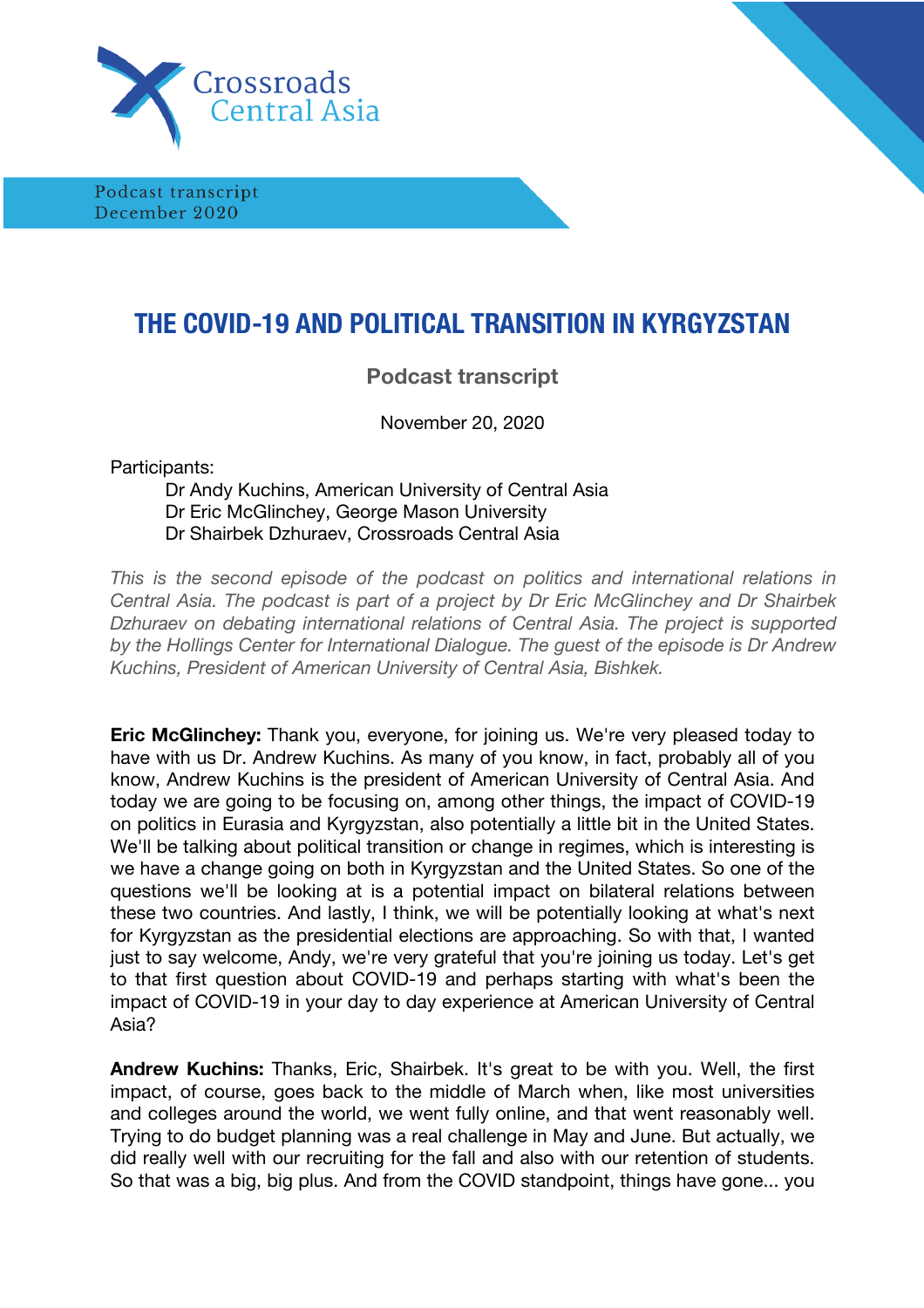know, we're doing online better this fall than we did in the spring. So that's all good. But from the university standpoint, where we are going to get is increasing debt, tuition payments by students and families. And that's been growing ever since March. And the economic fallout from COVID has been very significant. And, of course, the political instability that has taken place this fall doesn't help things. The COVID numbers here have risen to the level of about 500 to 600 a day where they were in early August. They had a horrible peak and in the second half of July, where it got to be around a thousand a day. But, you know, if you're not tested, you're not infected. So the numbers were much greater. And there was a sense that someone in everybody's family was getting sick. We had at the university at one time in July, 20 percent of our faculty and staff were sick from COVID. Fortunately, nobody died. But it was a very, very difficult time.

My view, if we could switch this to politics, is that 2020 was a bad year for incumbent politicians, probably anywhere around the world. That may have been the decisive factor in Mr. Trump not getting reelected, although I didn't expect it would be quite as close as it was. But I think especially for Kyrgyzstan, what happened in July really was kind of catastrophic, and it was an exposure of institutional breakdown of the government and inability to provide any the kind of help that people needed. The medical system was overwhelmed, and it was civil society, actually, people going out and finding ways to get medicines back to Kyrgyzstan and certain pieces of equipment. It was an impressive show of civil society action here. But that and the economy together left people in a much sour mood coming into the parliamentary elections on October 4th. You know, I think having the seven percent barrier to entry for parties was a problem because what you ended up with was only four parties making it to parliament. And three of them were basically progovernment parties, more or less. And with 57-58 percent of the vote, they got close to 90 percent of the seats. If more opposition parties had gotten into the parliament, maybe we wouldn't have seen what we had seen. And again, I think maybe if there hadn't been COVID and the exposure of the ineptness of the government and the medical system, we may not have seen what we saw.

**Eric McGlinchey:** Andy, I wanted to ask you a little bit more about the role of civil society in dealing with COVID-19. For me, watching from afar, this has actually been something that's been a real bright light with Kyrgyzstan amidst, as you just described, many challenges. So I wonder if you could tell us a little bit more about the volunteer brigades that seem to have kept the country afloat during this period, and then, with the understanding that some of our listeners may not be following Kyrgyzstan as closely as you and Shair do, what happened in the summertime? I mean, again, watching from afar, it's just dumbfounding for me to see the Kyrgyz government go on vacation in the middle of a pandemic. How is that even possible? So is this a complete abrogation of authority at the height of a pandemic and then civil society stepping in? If you could give us a little bit more background about how these kinds of tendencies work in Kyrgyzstan, I think that would be really helpful for our listeners.

**Andrew Kuchins:** Well, I'll just say a couple of things, but Shair could say more, because what, unfortunately, I ended up locked out of the country from the middle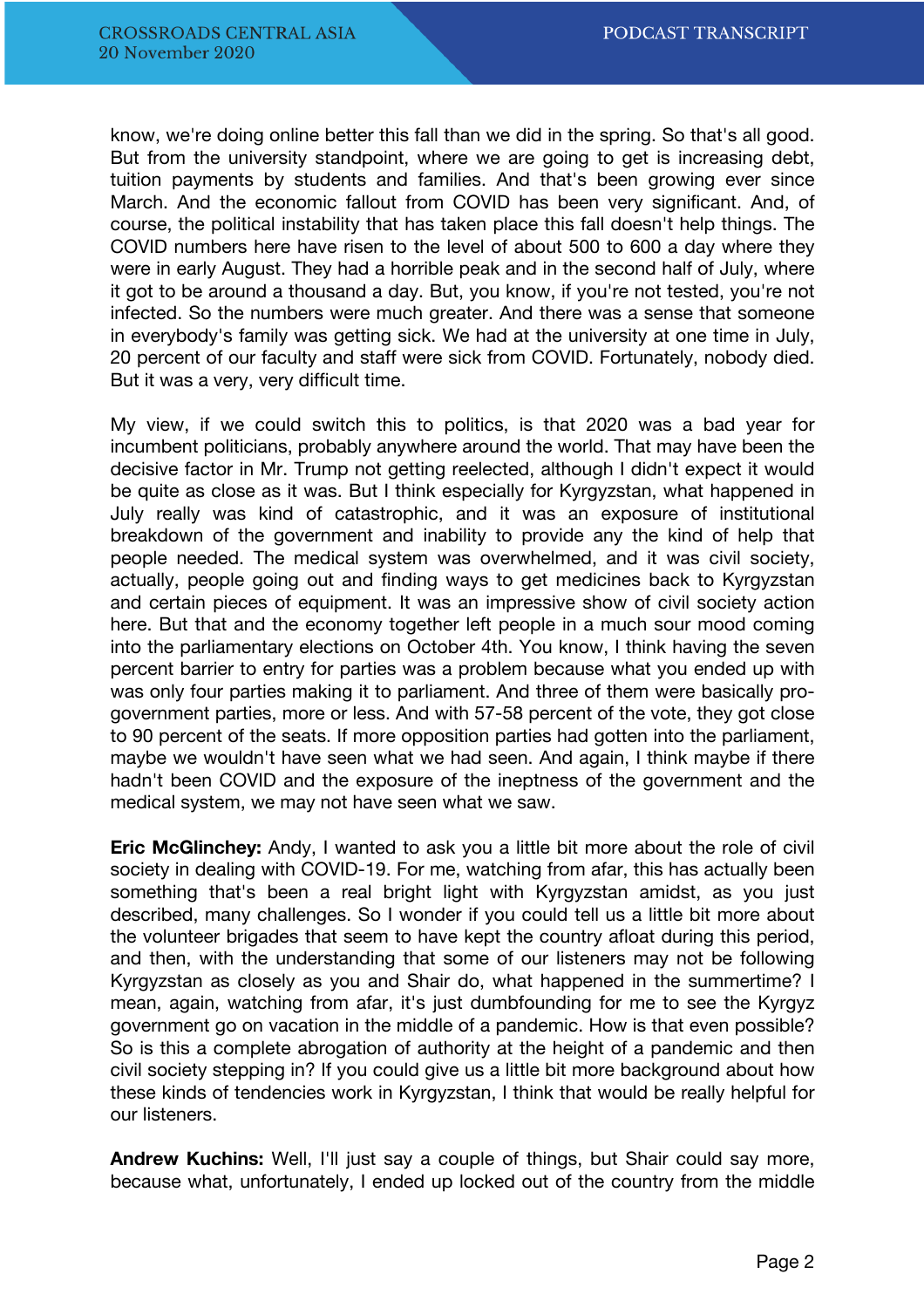of March until August 21st. The plan for a one week trip to Australia to visit my sister through Moscow and ended up three and a half months in Moscow and almost two months in the United States. That was kind of my micro-story. So I wasn't here on the ground. So that's a big caveat. But I know that just several of our board members who are active figures in Kyrgyz society took it upon themselves with their own financial means and then connections to order the medicine, equipment to get into the country. Hospitals were basically turning people away. Medicine was not available. So it was people that were relying more on their own personal networks, I think, and much less so on the existing health system. I would be interested to hear Shair's perspective from being here actually on the ground.

**Shairbek Dzhuraev:** Well, it so happened that in July I left for the village, so I missed this peak in Bishkek. But the first thing is that in July, the horrible month, COVID-wise, touched Bishkek, the city. In the rural areas, the figures were much less so, and people were not suffering as now. The second wave is hitting very hard the rural areas. We hear from Osh, from Jalalabad, from Batken, about the hospitals filled up with no places, a shortage of medicines, shortage of doctors. So I think it was partly because it was Bishkek in July that we realized how powerful the civil society is in Kyrgyzstan. With social media, people were able to organize to help people who were just sitting, staying in their apartments, unable to dial and invite their doctors. Probably this is a typical thing that you would expect in a country where the public institutions are very weak, and people do not really expect much from public hospitals. They turn to relatives; they turn to family members, they turn to people who they know when the government was simply not able to do anything because of the ineptness, because of corruption and because of complete lack of competence and lack of resources. Now we're having the second way, but as in all other countries, this wave is proving to be less lethal, apparently for some reason, at least so far. So the government is somewhat surviving with the new president, a new leader, not even mentioning coronavirus in his speeches.

**Eric McGlinchey:** You know, one of the frequent claims that President Trump has made here in the United States is you can't let the response to coronavirus be more harmful than the virus itself. And as much as I personally may disagree with a lot of President Trump's policies, there is I think the question that we have to ask ourselves, and I think it's even more important in an economy like Kyrgyzstan. Is there some justification to that argument that Kyrgyzstan just can't survive a lockdown, particularly as we're looking to the winter when cases are going to be going up? Would a lockdown and the economic devastation that would impose on the economy be, in fact, more painful than dealing with coronavirus and the impact coronavirus has on the health care system and people's health?

**Andrew Kuchins:** We have to all remember that Kyrgyzstan is a poor country, per capita income of less than two thousand dollars per annum. So the margins, the economic margins are very thin for poor families, the great majority of families surviving, let alone thriving. You know, I felt from the beginning that worldwide, that some countries were facing the choice of, well, are you going to kill the economy or are you going to kill more people? And that's a that's that's really between a rock and a hard place. It's not a kind of place where you want to have to make that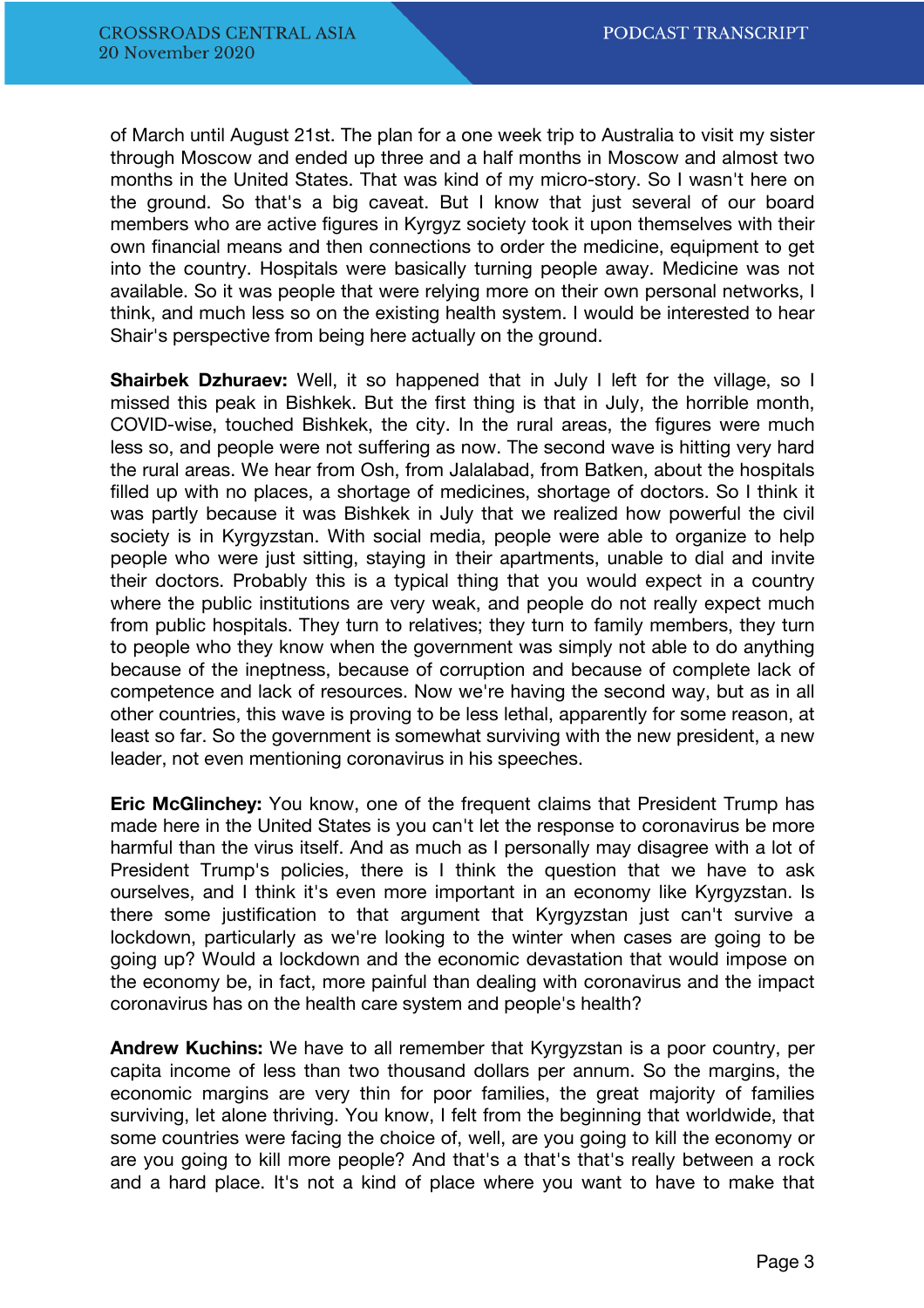decision. It was really interesting and that in the first two, maybe even three months of the pandemic, Kyrgyzstan was doing really well, relatively with numbers. And then suddenly they weren't, and it had to do with the not only, you know, calling off the lockdown. Again, I was not here personally, but I think that people were just not wearing masks as much as they should. They weren't were washing their hands as much as they should. They weren't social distancing as they should. And they got hammered. And certainly, the current leadership, acting president, prime minister, they would be very, very loathe to call for a lockdown at this point, one, because there's going to be a presidential election on January 10th and the campaign starts on December 10th, pretty soon. And the economy is already in a very bad place. You know, I think best case scenario, you're looking at a minus five percent drop in 2020. Worst case, somewehre eight to ten. So I I think he's going to be reluctant to call for the lockdown unless the numbers suddenly pop up into the thousand or above level.

**Shairbek Dzhuraev:** I think there's quite a consensus in Kyrgyzstan about the lockdown. Despite the figures in July, it was the period when there was no effective lockdown measure. All of that was in April and March. And now, indeed, many people rely on informal, day to day jobs. And the government doesn't have any fiscal buffer to help out the families in need compared to neighboring countries, Uzbekistan, Kazakhstan. I don't think that another lockdown is likely unless a real disaster comes indeed.

**Andrew Kuchins:** To add to that, there's the problem of, you know, most countries and multilateral institutions don't really recognize this existing government, which gets very problematic for the provision of humanitarian and/or economic assistance in the near term. So I think that Kyrgyzstan is going to be relatively more alone in that regard than they were in the summertime. Some of that legitimacy may start to come back after a presidential election on January 10th.

**Eric McGlinchey:** You kind of raised the counterfactual when we first start talking about COVID-19, this just not being a good year for leaders, and that were it not for coronavirus, that perhaps we might not have seen the political events that we saw in the fall in Kyrgyzstan. And I want to press you on that just a little bit. It's a fairly frequent occurrence in Kyrgyzstan that when we see massive vote-rigging like we appear to have seen in the last parliamentary election in Kyrgyzstan, that we see responses similar to what we saw in the fall in Kyrgyzstan. So it is impossible for us as analysts to actually determine what the causal mechanism here is. But I'm just wondering what you guys think would have been the response in the absence of COVID-19 to the kind of election manipulations that we did see with the parliamentary ballot?

**Andrew Kuchins:** I would leave that to Shair. This is the only election that I've been a witness of here in Kyrgyzstan. So I have no way to speak whether there was a greater vote-buying, greater falsification and violations of the process than in other cases. It certainly seems to be the conventional wisdom that people said. But let's hear what Shair has to say.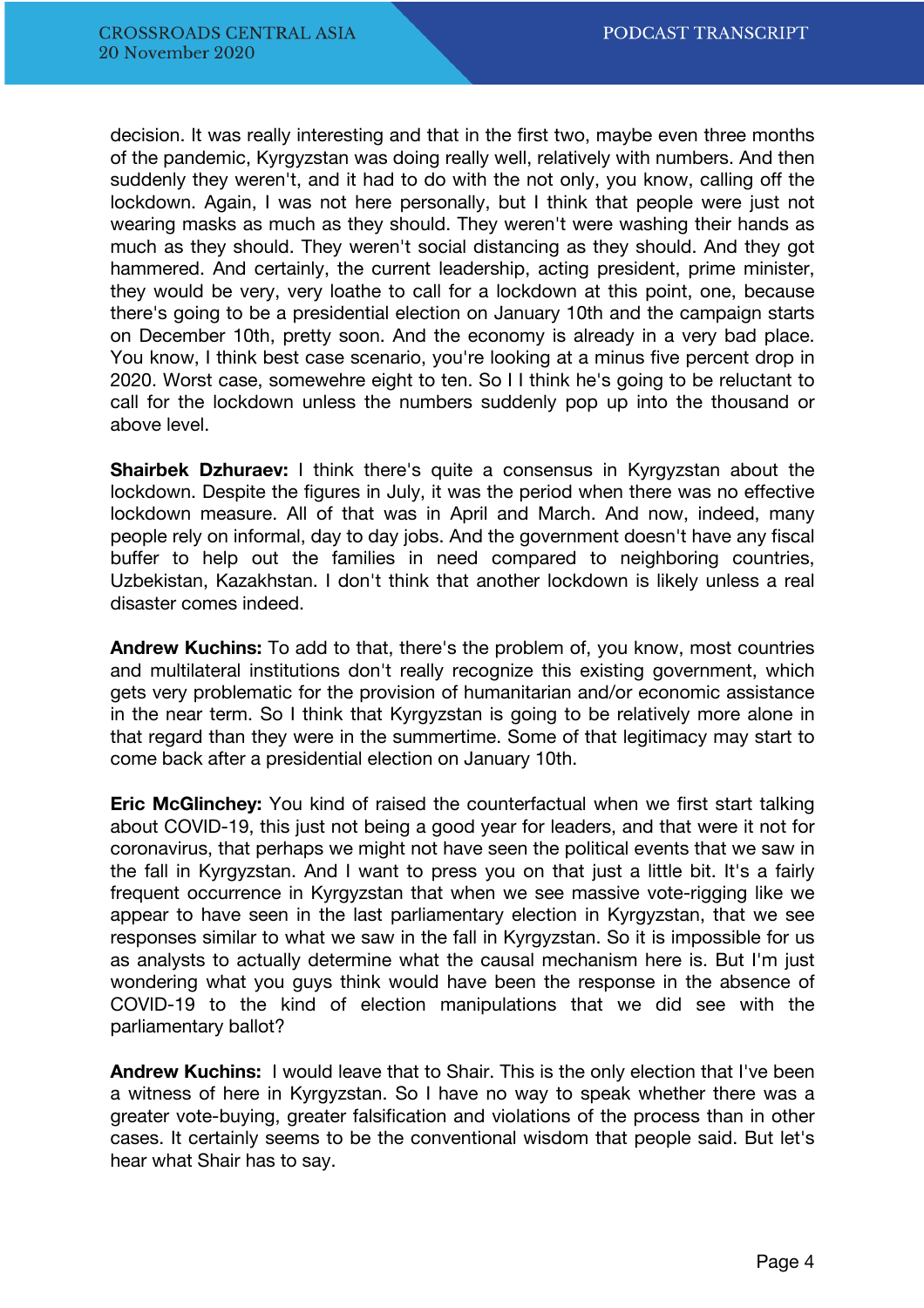**Shairbek Dzhuraev:** My impression is that the vote-buying has always used to take place. This year, it was much more mass-scale. And that's one thing. And second, even without COVID, I think the political events were developing in this direction, and the key enabling factor was the deliberate effort of President Jeenbekov and his team to centralize the control over the key political groups. Even with the 2015 elections, when Atambayev effectively controlled the parliament, effectively controlled four or five parties within the parliament, the parties made into parliament in more or less free elections, even though everyone was buying their votes, though so could. There was no general understanding that all of these parties would become dummy parties for the president. Here, everything was just blatantly explicit. There is Jeenbekov's party, and there is Matraimov's party, and two of them are allies and are massively buying out. Those 2005 and 2010 regime changes happened in the context where the incumbent was overstepping everything in an effort to create a very centralized, very controlled political elite.

So I wouldn't say that the COVID played a crucial role. President Jeenbekov's legitimacy was very weak, to begin with. It was just amazing to see how protesters went to attack the government, and a simple fact that the building was taken meant that the government collapsed. But it was basically political capitulation of the regime. I don't think that so easily the power could be grabbed in other countries.

**Andrew Kuchins:** It reminded me of what Vladimir Lenin said in 1917. Power was lying in the street, and we took it. And in this case, it was Japarov and his people that took it. But to add to the argument that would support, I think, the premise of your question, Eric, the corruption question was really front and center going back to early December of 2019, when there were two anti-corruption meetings and really focused on Raim Matraimov, the former number two guy in the Customs Bureau, the Kloop and other publications' revelations that he and his cronies had amassed several hundred million dollars plus while he was in power, basically managing trade from China through Kyrgyzstan to Uzbekistan. So you got so when you got to have his party and Birimdik, the sort of party of power so that I think the anti-corruption and the weakness of the president were both already well evident. The president and the government basically disappeared early on in the COVID, and the president disappeared for the first four days of the revolution before he suddenly came out on Friday afternoon, October 9th, at about four o'clock and announced martial law.

The other thing that I would say about the election that was what it was seemed strange to me, is that there were so many parties, you know, there were 16 parties total. I am sure that even with the 65 percent of the vote that was taken by the four parties that made it into the parliament, there's still thirty-five percent of the votes out there. And so if there are less parties competing for it, then likely one, maybe two more opposition parties get into the parliament. And then it looks a lot differently. But that then gets to the problem of, you know, parties are very weak and the negotiation that goes on between those with money and those that are making the party and who gets on the list and where they are on the list. There's no reliable polling that I don't think that anybody really has on what these parties can do and what they can bring to the table. They need a better-developed party system. And so that there's a little more certainty about what you're signing on to,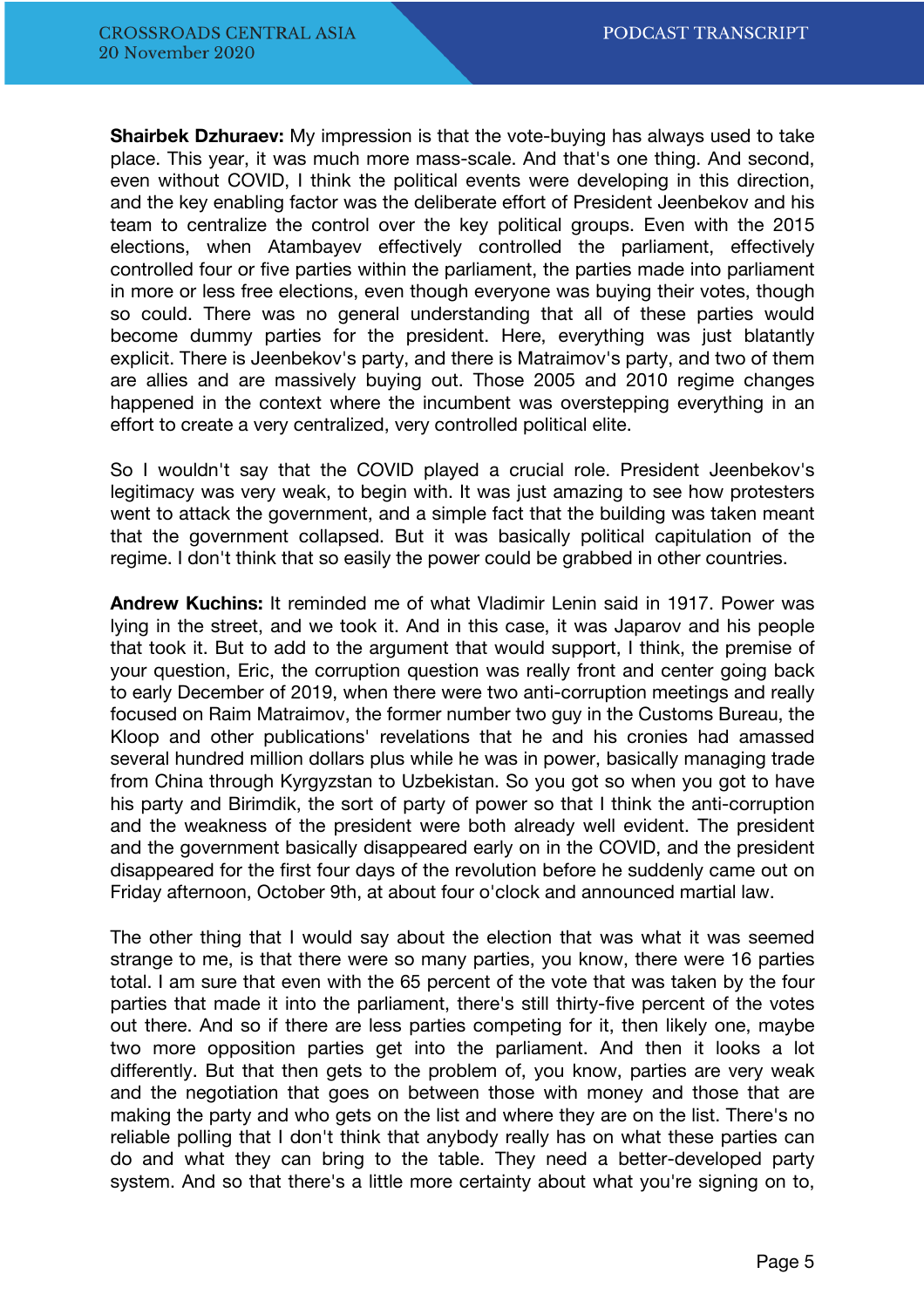because it seems like these are very difficult calls to make. And for those that want to be high on the party list, you know, you're talking about the investment of several hundred thousand dollars. And that is not only it's not only about you, it's not only about your family, but it's about your sort of your larger extended family that you that you represent. So there maybe the stakes are almost too high for getting into or not getting into the parliament. That makes it a more I think, a more risky, unstable situation.

**Eric McGlinchey:** So it's what you're saying, if I understand correctly, Andy, is that you think the actual kind of backroom politics of what's involved with the party lists in Kyrgyzstan are having a potentially negative and very consequential effect on not only just transparency, but the health of the Kyrgyz democracy, which kind of raises a question. The current curious political system, not to diminish in any respect, the agency of Kyrgyz politicians and bureaucrats themselves, but also has been very heavily influenced by international donors and international advisers. You know, this was a seven percent barrier to getting into parliament, the party list system, the whole parliamentary system, which kind of raises this issue about whether or not there's any degree of international culpability with the degree of instability that we see in Kyrgyzstan. Shair, since you've got the long view of this, I mean, to what extent are countries like the United States or the European Union, these international advisers, at least part responsible for the pathologies of instability that we see in Kyrgyzstan today?

**Shairbek Dzhuraev:** I don't think there is a direct answer possible here. As a citizen of Kyrgyzstan, I would say that the responsibility is on those implement, on those who invite the international advisers and their grants and moneys. So I wouldn't move the responsibility to those who come and advise. I don't think there's anything problematic with the parliamentary system or the political party based elections. Many governments, many countries are moving actually in this direction, while we think that this is a problematic one for us.

Everything comes down to implementation. We haven't mastered conducting free and fair elections, and that's not a problem of international donors, foreign partners who advise the Kyrgyz government, Kyrgyz political elites. This is about political struggle and the level of corruption allowed and thriving in the country. The closed party-list system is problematic, but this is done not on the advice from outside, but by those who were drafting the Constitution. They had huge freedom in terms of designing more appropriate way of how the parties would make it to parliament. They chose opaque, potentially corrupt system where the citizens would have no idea who are they voting for because the people would just withdraw from the party list on their own without any accountability, and some random people from the down of the list would end up in the parliament. This created a system where the people started questioning party system as just another opportunity for corrupt people who don't represent the population to end up in the parliament. They're businessmen. The party is nothing more than a business tool. So it is about the Kyrgyz political system and Kyrgyz political leadership who discredited it really seriously.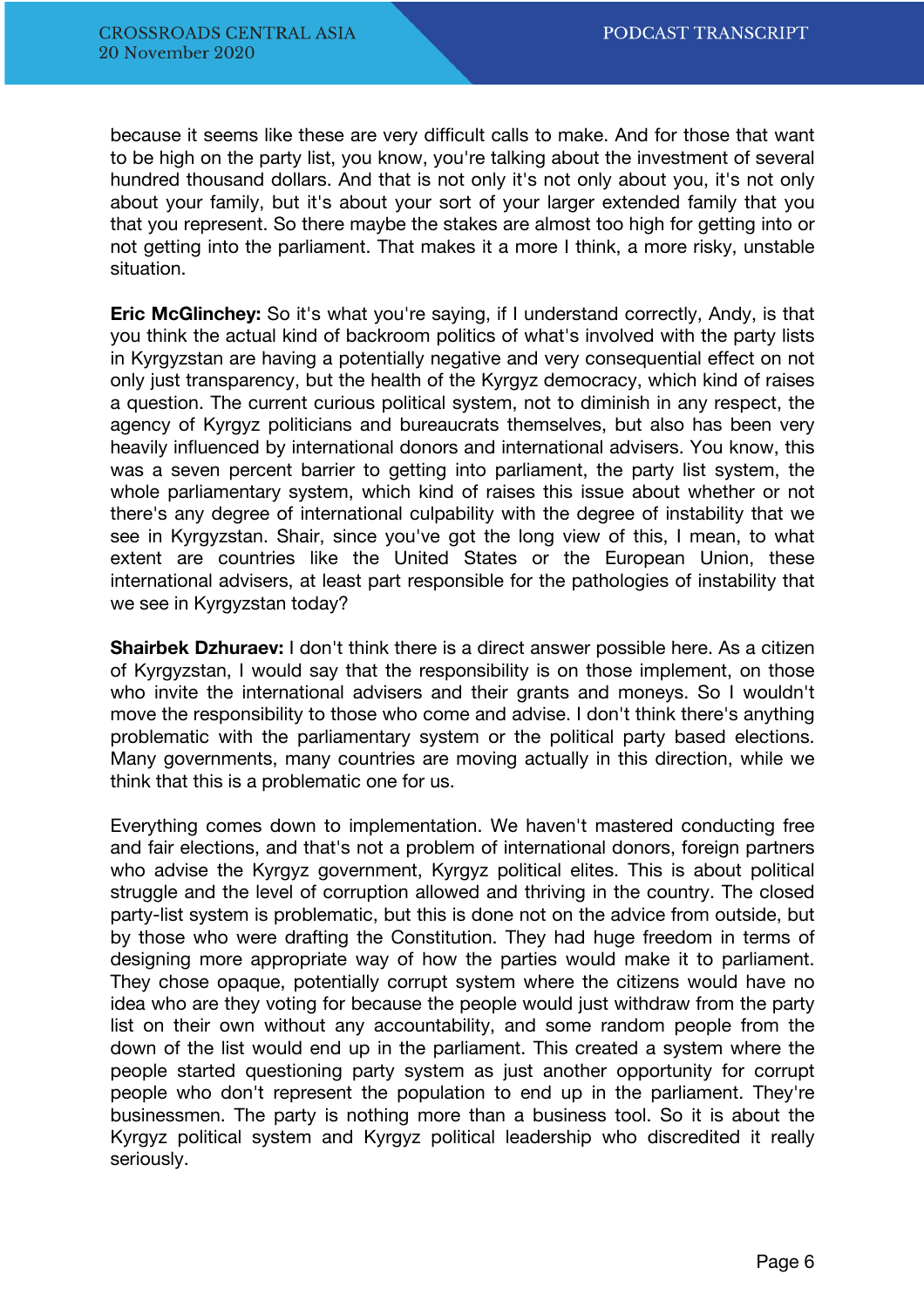**Eric McGlinchey:** One of the reasons why we know about some of these challenges in the country's political system is because in Kyrgyzstan, in contrast to, say, a place like Uzbekistan or even in Kazakhstan, there has been a relatively vibrant and free news system, right, the press is much more developed here than it is elsewhere. One of the things watching from afar that has has me quite concerned has been the recent attacks of Japarov on the free media in his recent statements. To draw a parallel with the U.S. system: one of the struggles that we're facing here in the United States right now is even with comparatively well-structured and institutionalized electoral system, we still see people beginning to question the results, not even beginning, really questioning the results because of the manipulation in the news media that we see of the current Trump administration. So looking forward to January with with Japarov's ongoing attack on Azattyk, for example. What is the likelihood of having any kind of free and fair election at the presidential level if the Kyrgyz media continues to endure the kind of attacks that we're seeing with the current interim administration?

**Andrew Kuchins:** One question to me, Eric, is who is actually going to step up and run against Mr. Japarov. It was quite striking how quickly people were stepping aside. The speaker of the parliament, who should have assumed the position of acting president, he stepped aside. Mr. Jeenbekov himself basically decided to step down. So not even taking into account what the current government will do vis-a-vis the press, there's still a strong feeling of, I think, a fear among people about this guy and about what happened. And it really was a pretty bizarre story, you know, of the four people that were let out of jail on October 6th, former president and two former prime ministers. I don't think that anyone was thinking that he was going to be the guy that had nine days and nine days was going to be a not only a premier but acting president.

Also, I think, and this is I think to the credit of Kyrgyz people, what was nice or good of, I can't call this a revolution, to me, it's a coup d'etat, but, you know, compared to 2005, 2010, there was almost no bloodshed. And also there was almost no looting, much less commercial, immediate commercial damage. So that was a plus. And just another really positive thing that was happening during the week from October 5th was, and this is a civil society in action again, was the formation of the civil militia patrols, the druzhinniki. Well, especially in Bishkek, which was really impressive. And also I felt that one of the reasons why whoever it was that made the decision on October 9th to shut things down felt to me like the tide was turning in favor of civil society and of those that were more reform-oriented. But then that just "poof" went away.

**Eric McGlinchey:** So, despite the positive aspects of civil society that you were suggesting, the other part to me I find terrifying, which is somehow Japarov, who was just in jail, is now running the country. Although he had been increasing very prominently in social media presence, so in that sense, I guess he was out there. But absolutely he was in jail. Is this just the consolidation of thug politics, mafia politics in Kyrgyzstan? What you just described is frankly terrifying because in every single previous transfer of power (and I called 2010 a putsch, I didn't go so far as to call it a coup d'etat, but I was very hesitant to use the term revolution in that case).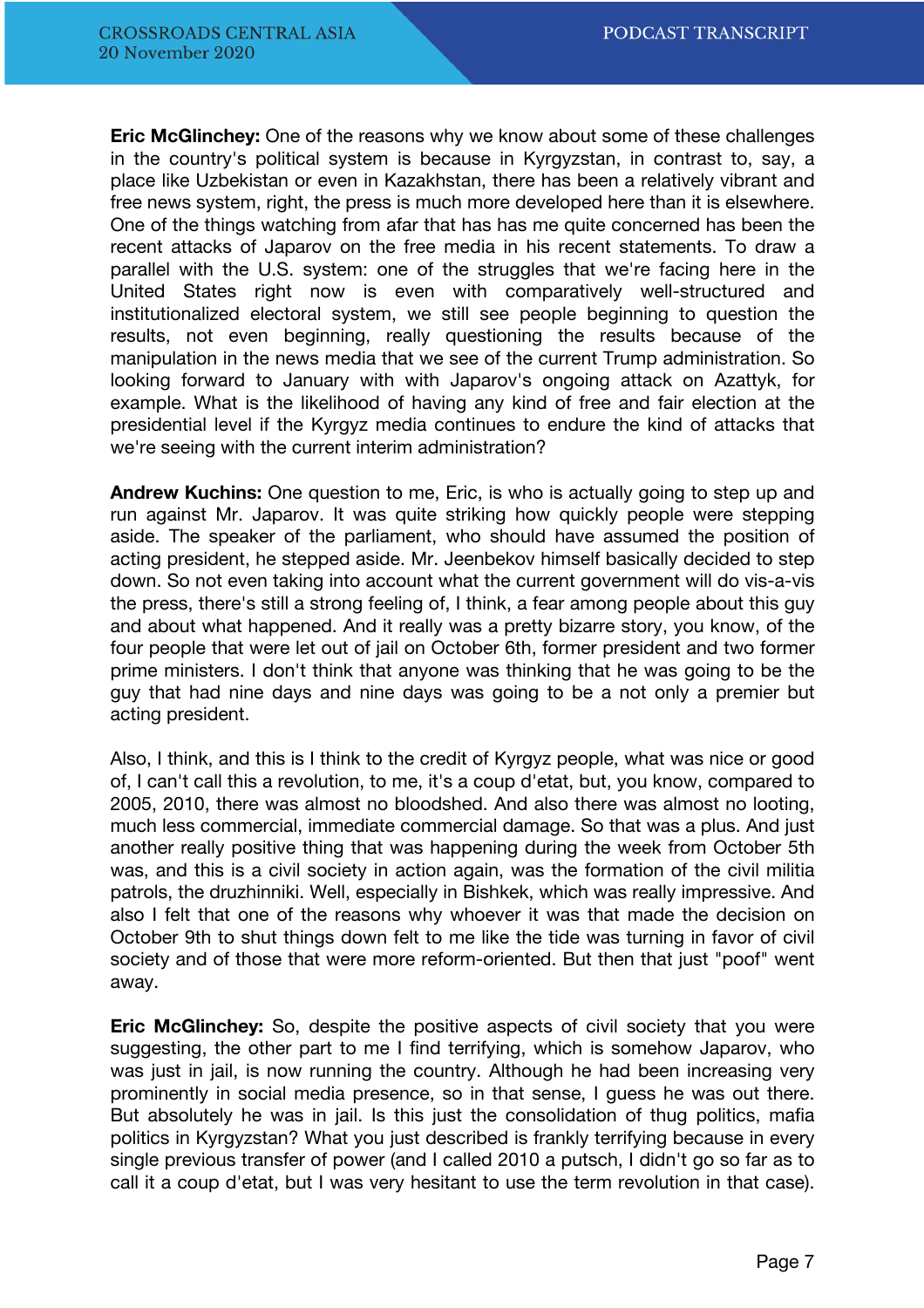But in every single previous transfer of power, we have had opposition, and what you're describing is basically an uncontested presidential election in January and the wholesale disappearance of any viable political opposition. Babanov just threw his hat in the ring. Is this the consolidation of mafia rule in Kyrgyzstan and the days of democracy are over?

**Andrew Kuchins:** Well, I would say today, things are not looking good. You can review what happened, and yeah, this is a step backwards, I think, for democracy or at least pluralism in Kyrgyzstan. But I think it's it's a big question mark. It's a big question mark remains to be seen to what extent there will actually be a consolidation. What do you think, Shair?

**Shairbek Dzhuraev:** Well, first, I think there will be contestation. Adakhan Madumarov announced, and there are already 19 or 18 candidates. Of course, we know that most of them are usual suspects will end up with 0.5 percent. However, really the difference is that we have not as rich choice as we used to have in the past presidential elections. This tells a story of the country's political elite is learning that politics is a risky business. And as of now, we have almost no politician who hasn't been in jail. The way how Babanov stopped playing politics and joined Sadyr Japarov is a prime example of his strategy to avoid the fate of political losers. Over time, once Sadyr Japarov ended up being the chief leader of politics, whatever hats he has now, the political elite now started understanding that he's the chief patron and you don't want to go against him. We will have Adakhan Madumarov, as of now, as his primary opponent. Sadyr Japarov and Madumarov are equally nationalistic populist leaders, which basically makes a non-choice.

It also brings back to Eric's question on the consolidation of mafia politics. Sadyr Japarov is a very strange phenomenon. The way how he hijacked the streets in October was thanks to his aggressive crowd of supporters; they were much more aggressive and much more loyal and probably much better prepared physically and logistically than the rest. At the same time, it has been not only the aggressiveness of his supporters but also the nationalist-populist rhetoric that made him genuinely popular. We can't discount him as a marginal political figure who suddenly ended up the number one politician. This is basically a crisis of the political system. This is the way how Trump emerged an unlikely president four years ago, and many people saw it as the crisis of the political establishment in general. What we took for granted apparently wasn't as solid as we thought. And in Kyrgyzstan, I think we are moving towards this more populist politics. As votes started counting, elections are becoming more meaningful than 15 or 20 years ago, I think inevitably the Kyrgyz politics will be moving towards more aggressive and less politically correct leaders, and Japarov is a prime example of this.

**Andrew Kuchins:** And this is this is a global trend. I mean, this is not only Kyrgyzstan where this is happening, but this is happening in many places all over the world. And certainly the I think the increasing nationalist tendencies and less tolerance for certain minority groups, it resonates. It resonates. But I think like Joe Biden when he is inaugurated on January 20th, I think assuming Mr. Japarov is elected on January 10th, they're going to be inheriting a very challenging social,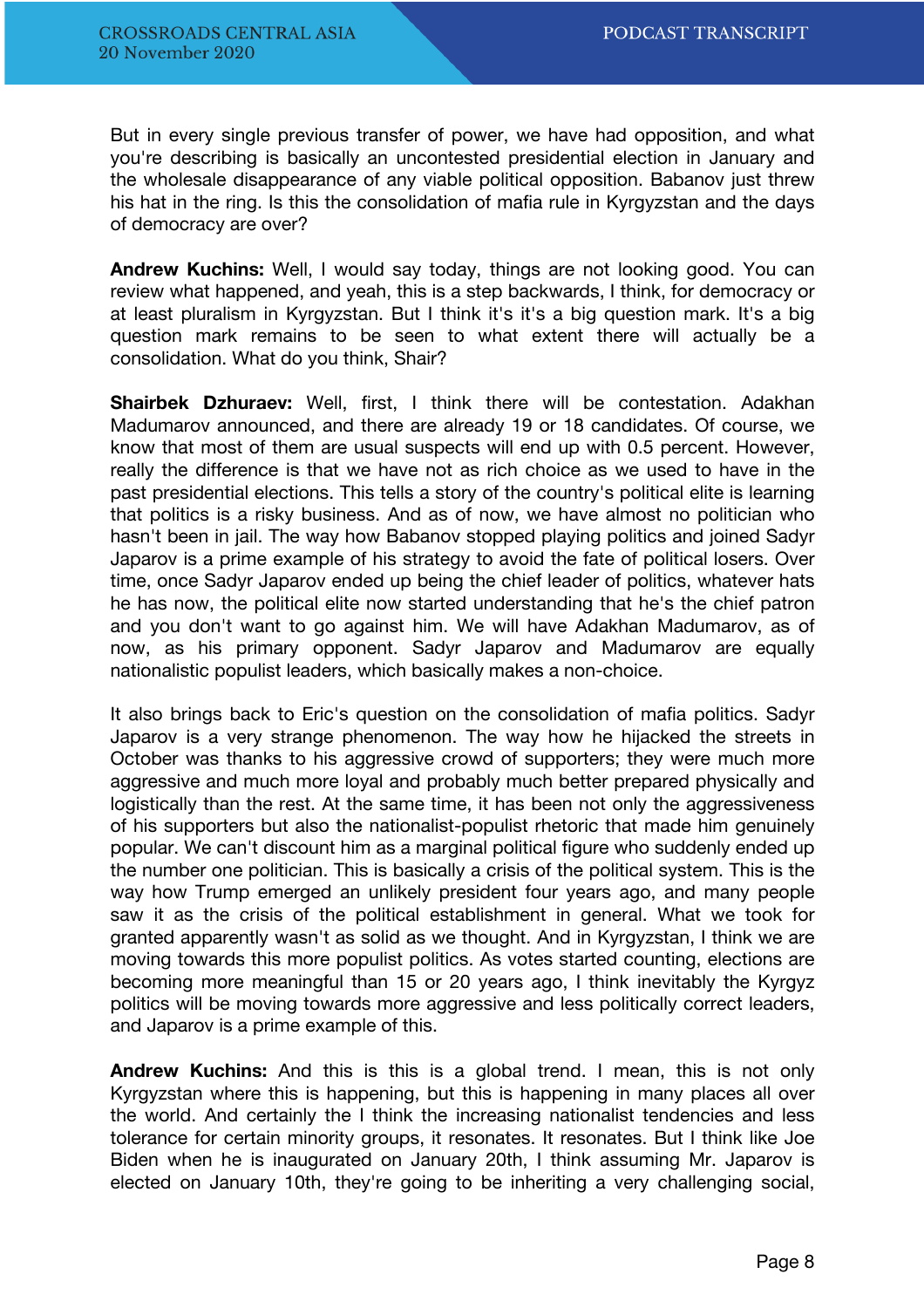medical, political environment, and then they're going to be judged more on performance. As I said, I think it remains to be seen to what extent there'll be a real consolidation around this. I think 2021, certainly the first half of it, is not going to be easy. So maybe if we might be in a better position to judge, let's say if they actually do hold the parliamentary elections in June and see and see what happens. But we need to fasten your seat belts for a pretty rocky ride at least for the next couple of months here.

**Eric McGlinchey:** I think that's a really important observation, Andy, because I remember the early days of the Bakiyev government and just how powerful this government seemed at the time, and ultimately it was the failure to perform really that led to this government's undoing. So although Japarov may seem very powerful at the outset or right now when he doesn't really hold power, he's not responsible, I guess, at this point for delivering the goods, whereas once he's elected, he will be responsible. Kyrgyz society, civil society has not been kind to administrations that have not performed well. So I think that's I think that's a critically important observation and provides an upbeat take on my very downbeat framing of the triumph of Mafia politics in Kyrgyzstan. I think that that that's absolutely right.

Maybe this is moving towards our wrap up question. You were mentioning the role of populism, of growing nationalism in Kyrgyzstan. Of course, this is a dynamic that's all over the world at this point. Kyrgyzstan has had this history, a very trying history of an ethnic conflict, devastating history of ethnic conflict in 1990 and 2010, but also just low-grade conflicts since then. What is the role of an institution like AUCA that comes in admittedly as we were talking about earlier, with this perception of being the "American" university of Central Asia, of an agenda which, of course, is probably a mistaken perception, but one that nevertheless exists? What can AUCA do in this climate of growing nationalism, growing populism to be a constructive force in advancing democracy, advancing pluralism, advancing freedom of the press in Kyrgyzstan?

**Andrew Kuchins:** A great question. You know, we are the best university in Kyrgyzstan, arguably more widely in Central Asia. So I think we continue to do what we do and to try to do it better and also to be a little bit more proactive in conveying that message to the outside world. Secondly, we are quite active with civic engagement, but I think we need to do more than we did, especially in Bishkek. We just ran a project, for example, a small project for a week of online training for faculty in six regional universities all outside of Bishkek. And I was just heading into the final session of the awarding of the certificates and the discussion. And I thought, you know, this is where we have got to be more active and to be doing what we can to raise the level of higher education in the country and to be viewed as helping to do that. We just celebrated our 25th-anniversary last year, and when you know we're looking at twenty-five, fifty years coming on, this has got to be one of the best assistance projects that the U.S. government has been involved in. It's not only U.S. government project, but thinking from the collapse of the Soviet Union what you build an institution that lasts for this long and has this quality and connections. Sure, I wish we were thinking more about making that kind of investment in the early and mid-1990s than we did.